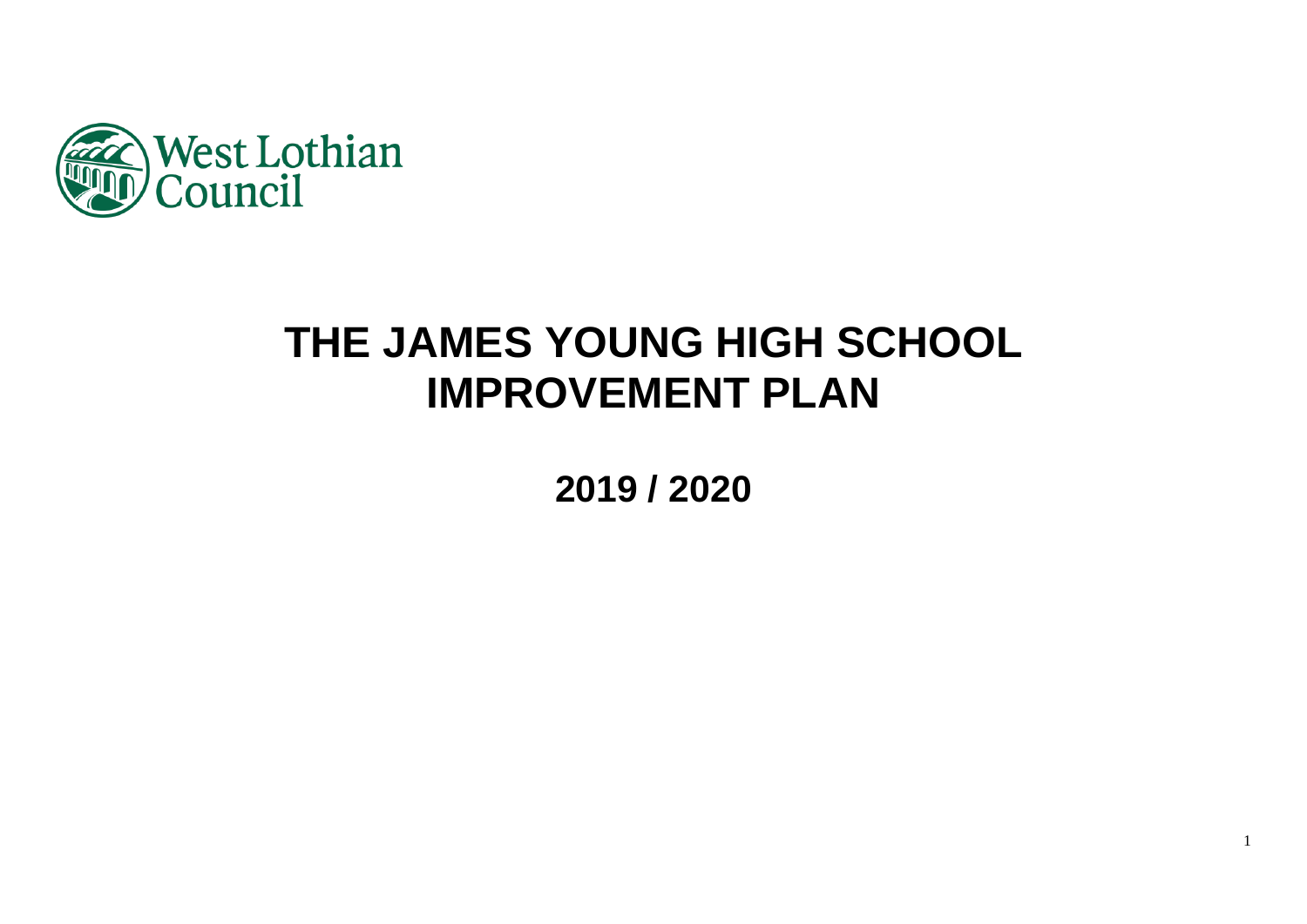# **Factors Influencing the Improvement Plan**

### **School Factors**

Addressing Action Points identified in school's Self Evaluation procedures **Cluster Improvement Plan** Consistency in learning and teaching, implementing recommendations of *Improving Scottish Education* Flexible early learning and childcare implementation

#### **Local Authority Factors**

*Moving Forward in Learning – Leadership for Improvement; Learning, Teaching and Assessment; Wellbeing and Inclusion; Early Years Framework* Raising attainment, including closing the gap [\(West Lothian Raising Attainment Strategy\)](https://www.westlothian.gov.uk/media/29938/Raising-Attainment-Strategy-201819-to-202223/pdf/Raising_Attainment_Strategy.pdf) *Transforming Your Council* [Corporate Plan](https://www.westlothian.gov.uk/media/19488/Corporate-Plan-2018-2023/pdf/Corporate_Plan_2018_to_2023.pdf) Education Services Management Plan West Lothian Parental Involvement and Engagement Framework Increased entitlement to early years' provision

#### **National Factors**

National Improvement Framework / Scottish Attainment Challenge / National Improvement Hub / Raising Attainment for All Pupil Equity Funding How Good is Our School? 4<sup>th</sup> Edition and How Good is Our Early Learning and Childcare Getting it Right for Every child (GIRFEC) Curriculum for Excellence Developing Scotland's Young Workforce Building the Ambition Child Protection Issues / Guidance GTCS standards and professional update

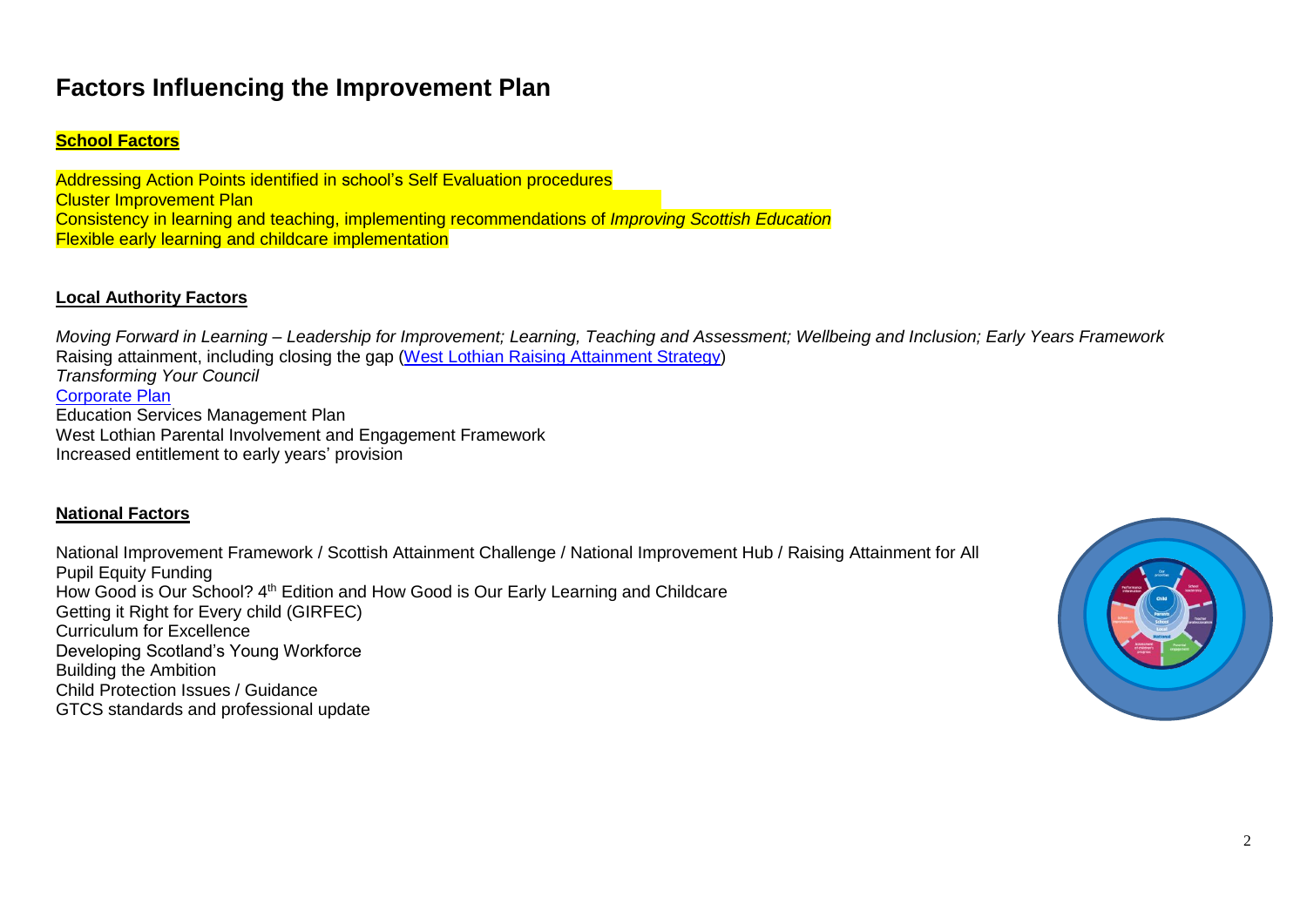# **School Banner and Pillars**



# **Curriculum Rationale**

Stemming from our Vision is the overarching aim of our curriculum is to: *Educate the whole learner for an unknown future Please see Curriculum Rationale document for more detailed information*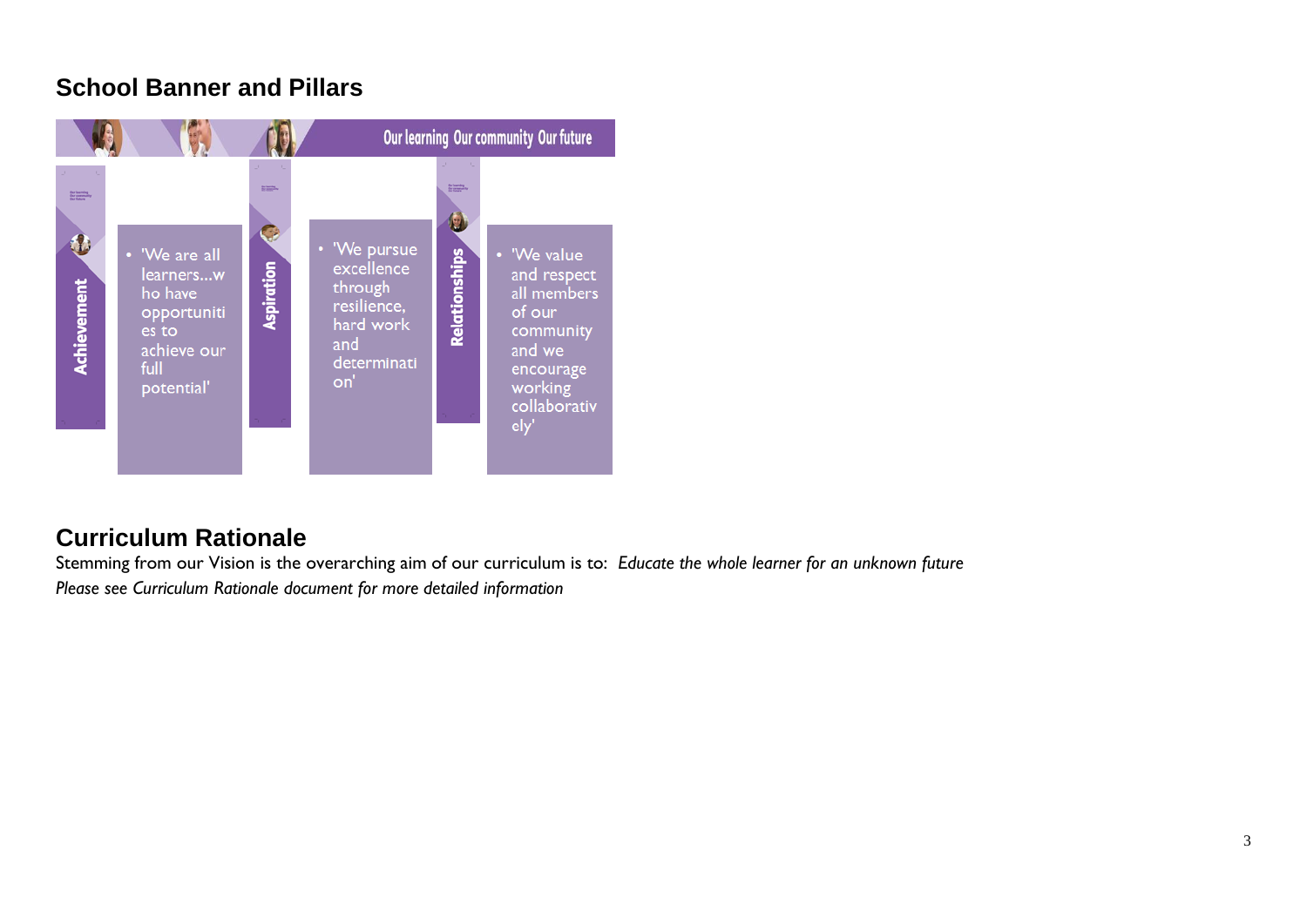#### **Contextual Data Analysis and Rationale for 2019/20 School Improvement Plan (See exemplar – maximum one side A4)**

### **a) Background**

JYHS is a non-denominational secondary school in West Lothian, serving the communities of Dedridge, Bankton, Murieston and Bellsquarry. Our social demographic profile is polar with 31% of our young people living in SIMD 1-3 and 45% living in SIMD8-10. On average 12% of young people are registered for FME.

Each year we usually have 20% of our pupils coming from out with catchment schools. 2018/19 this figure is 33% (2018-19 - 33%).



|                    | <b>School</b> | <b>Authority</b> |
|--------------------|---------------|------------------|
| ecile 1            | 1.50%         | 5.17%            |
| ecile <sub>2</sub> | 10.99%        | 11.22%           |
| ecile 3            | 19.35%        | 15.17%           |
| ecile 4            | 3.17%         | 10.80%           |
| ecile 5            | 5.98%         | 9.86%            |
| ecile 6            | 3.61%         | 9.29%            |
| ecile <sub>7</sub> | 2.20%         | 9.82%            |
| ecile 8            | 7.92%         | 6.65%            |
| ecile 9            | 35.00%        | 13.08%           |
| ecile 10           | 10.29%        | 8.71%            |
|                    |               |                  |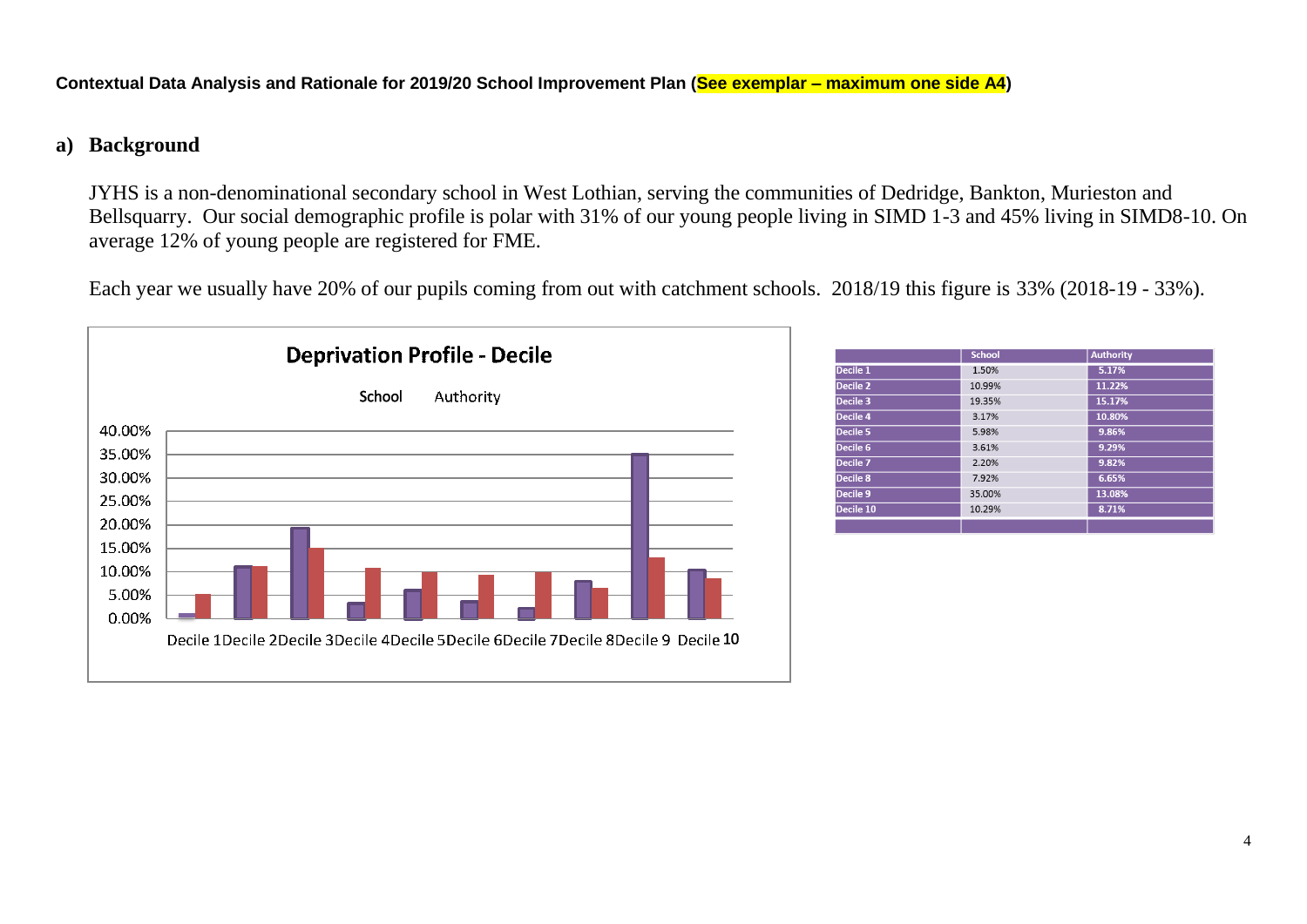### **b) Data**

Our data incudes attendance/exclusions/attainment in BGE and Senior Phase. Faculty exit point data/SIMD data and SFL/ASN data and participation data including post school positive destinations. All of this is whole school but analysed individually per yeargroup/cohort.

**2017 JYHS** 

**2017 WLC** 

**2018 JYHS** 

JYHS Q1 V Q5 2018

JYHS Q1 v Q5 2019

Gap Reducation over 3yrs 19.40%

26.70%

33.90%

2018 WLC

| <b>Average Attendance</b><br>JYHS 91.59%<br>Above WLC 90.5%<br>Q1 89.39% v Q5 94.27% |                                                    |                                               |  |  |  |  |
|--------------------------------------------------------------------------------------|----------------------------------------------------|-----------------------------------------------|--|--|--|--|
| <b>JYHS 11.47%</b><br>Below WLC 14.2%                                                | <b>FME</b>                                         | <b>SEBN</b><br><b>JYHS 7.53%</b><br>WLC 6.91% |  |  |  |  |
| <b>Exclusions</b><br><b>IYHS 0.05%</b><br><b>Below WLC</b><br>0.08%                  | <b>ASD</b><br><b>YHS 3.85%</b><br><b>WLC 2.63%</b> | <b>EAL</b><br>JYHS 3.85%<br><b>WLC 3.99%</b>  |  |  |  |  |

|                          | % of pupils in each quintile achieving L3 Num     |              |                |                |         |        |                          | % of pupils in each quintile achieving L3 Writing |              |                |                |         |         |
|--------------------------|---------------------------------------------------|--------------|----------------|----------------|---------|--------|--------------------------|---------------------------------------------------|--------------|----------------|----------------|---------|---------|
|                          | Quintile                                          | $\mathbf{1}$ | $\overline{c}$ | $\overline{3}$ | 4       | 5      |                          | Quintile                                          | $\mathbf{1}$ | $\overline{c}$ | 3              | 4       | 5       |
| 2017 JYHS                |                                                   | 85.71%       | 85.37%         | 100.00%        | 100.00% | 98.90% | <b>2017 JYHS</b>         |                                                   | 71.43%       | 78.05%         | 87.50%         | 88.24%  | 96.70%  |
| 2017 WLC                 |                                                   | 87.12%       | 85.01%         | 90.00%         | 92.83%  | 96.34% | <b>2017 WLC</b>          |                                                   | 85.28%       | 85.40%         | 90.57%         | 94.79%  | 95.65%  |
| 2018 JYHS                |                                                   | 88.5%        | 95.0%          | 94.4%          | 94.4%   | 95.1%  | <b>2018 JYHS</b>         |                                                   | 92.3%        | 97.5%          | 94.4%          | 100.0%  | 97.6%   |
| 2018 WLC                 |                                                   | 86.5%        | 90.7%          | 94.5%          | 95.2%   | 97.1%  | 2018 WLC                 |                                                   | 86.0%        | 86.6%          | 93.8%          | 93.9%   | 96.4%   |
| 2019 JYHS                |                                                   | 87.5%        | 93.3%          | 100.0%         | 100.0%  | 100.0% | 2019 JYHS                |                                                   | 90.6%        | 88.9%          | 100.0%         | 95.7%   | 98.9%   |
| 2019 WLC                 |                                                   |              |                |                |         |        | 2019 WLC                 |                                                   |              |                |                |         |         |
| TYHS Q1 V Q5 2017        | 13.19%                                            |              |                |                |         |        | JYH5 Q1 V Q5 2017        | 25.27%                                            |              |                |                |         |         |
| TYHS Q1 V Q5 2018        | 6.7%                                              |              |                |                |         |        | JYHS Q1 V Q5 2018        | 5.3%                                              |              |                |                |         |         |
| TYHS Q1 V Q5 2019        | 12.5%                                             |              |                |                |         |        | JYHS Q1 V Q5 2019        | 8.3%                                              |              |                |                |         |         |
| Sap Rduction over 3 yrs  | 0.69%                                             |              |                |                |         |        | Gap Rduction over 3 yrs  | 16.97%                                            |              |                |                |         |         |
|                          | % of pupils in each quintile achieving L3 Reading |              |                |                |         |        |                          | % of pupils in each quintile achieving L3 L&T     |              |                |                |         |         |
|                          | Quintile                                          | $\mathbf{1}$ | $\overline{c}$ | 3              | 4       | 5      |                          | Quintile                                          | 1            | $\overline{c}$ | $\overline{3}$ | 4       | 5       |
| 2017 JYHS                |                                                   | 78.57%       | 82.93%         | 87.50%         | 94.12%  | 97.80% | <b>2017 JYHS</b>         |                                                   | 89.29%       | 87.80%         | 93.75%         | 100.00% | 100.00% |
| 2017 WLC                 |                                                   | 86.50%       | 87.77%         | 90.00%         | 95.44%  | 96.57% | 2017 WLC                 |                                                   | 88.04%       | 88.36%         | 90.00%         | 95.44%  | 96.34%  |
| 2018 JYHS                |                                                   | 88.5%        | 97.5%          | 100.0%         | 100.0%  | 97.6%  | <b>2018 JYHS</b>         |                                                   | 92.3%        | 95.0%          | 94.4%          | 100.0%  | 97.6%   |
| 2018 WLC                 |                                                   | 86.5%        | 87.8%          | 96.0%          | 96.1%   | 97.6%  | 2018 WLC                 |                                                   | 87.1%        | 89.8%          | 95.0%          | 97.9%   | 97.3%   |
| 2019 JYHS                |                                                   | 96.9%        | 91.1%          | 100.0%         | 95.7%   | 98.9%  | 2019 JYHS                |                                                   | 93.8%        | 97.8%          | 100.0%         | 95.7%   | 100.0%  |
| 2019 WLC                 |                                                   |              |                |                |         |        | 2019 WLC                 |                                                   |              |                |                |         |         |
| TYHS Q1 V Q5 2017        | 19.23%                                            |              |                |                |         |        | JYHS Q1 V Q5 2017        | 10.71%                                            |              |                |                |         |         |
| TYHS Q1 V Q5 2018        | 9.1%                                              |              |                |                |         |        | JYH5 Q1 V Q5 2018        | 5.3%                                              |              |                |                |         |         |
| TYHS Q1 V Q5 2019        | 2.0%                                              |              |                |                |         |        | JYHS Q1 V Q5 2019        | 6.2%                                              |              |                |                |         |         |
| Sap Reduction over 3 yrs | 17.23%                                            |              |                |                |         |        | Gap Reduction over 3 yrs | 4.51%                                             |              |                |                |         |         |

- 5+Highers rose from 19% 24%
- 5+L6 Qualifications rose from 39%-52%
- 3+ L6 Qualifications rose from 57%-66%
- 1+L6 Qualifications rose from 73% 75%
- 5+L5 Qualifications rose from 64%-67%

| 2019 JYHS                                         |          | 53.10% | 55.60% | 79.20%        | 78.30% | 85.90%                                        | <b>2019 JYHS</b>         |          | 56.30% | 53.30%        | 50.00%        | 87.00%         | 78.30% |
|---------------------------------------------------|----------|--------|--------|---------------|--------|-----------------------------------------------|--------------------------|----------|--------|---------------|---------------|----------------|--------|
| 2019 WLC                                          |          |        |        |               |        |                                               | 2019 MLC                 |          |        |               |               |                |        |
| JYHS Q1 V Q5 2017                                 | 52.20%   |        |        |               |        |                                               | JYHS Q1 V Q5 2017        | 49.73%   |        |               |               |                |        |
| JYHS Q1 V Q5 2018                                 | 26.30%   |        |        |               |        |                                               | JYHS Q1 V Q5 2018        | 27.20%   |        |               |               |                |        |
| JYHS Q1 V Q5 2019                                 | 32.80%   |        |        |               |        |                                               | JYHS Q1 V Q5 2019        | 22.00%   |        |               |               |                |        |
| Gap Reducation over 3yrs                          | 20%      |        |        |               |        |                                               | Gap Reducation over 3yrs | 27.73%   |        |               |               |                |        |
| % of pupils in each quintile achieving L4 Reading |          |        |        |               |        | % of pupils in each quintile achieving L4 L&T |                          |          |        |               |               |                |        |
|                                                   | Quintile |        |        | 3             | 4      | 5                                             |                          | Quintile |        | $\mathcal{P}$ | 3             | $\overline{4}$ | 5      |
| 2017 JYHS                                         |          | 21.43% | 36.59% | 43.75%        | 41.18% | 74.73%                                        | <b>2017 JYHS</b>         |          | 28.57% | 26.83%        | 43.75%        | 35.29%         | 78.02% |
| 2017 WLC                                          |          | 41.41% | 47.14% | 56.57%        | 63.84% | 74.83%                                        | 2017 WLC                 |          | 46.63% | 49.70%        | 56.86%        | 66.12%         | 79.86% |
| <b>2018 JYHS</b>                                  |          | 53.80% | 65.00% | 55.60%        | 83.30% | 80.50%                                        | <b>2018 JYHS</b>         |          | 42.30% | 65.00%        | 44.40%        | 72.20%         | 81.70% |
| 2018 WLC                                          |          | 47.50% | 54.70% | 63.90%        | 70.90% | 82.10%                                        | 2018 WLC                 |          | 47.50% | 57.90%        | 67.20%        | 72.40%         | 80.90% |
| 2019 JYHS                                         |          | 53.10% |        | 68.90% 54.20% | 91.30% | 87.00%                                        | 2019 JYHS                |          | 62.50% |               | 68.90% 79.20% | 87.00% 83.70%  |        |
| 2019 WLC                                          |          |        |        |               |        |                                               | 2019 WLC                 |          |        |               |               |                |        |
| JYHS Q1 V Q5 2017                                 | 53.30%   |        |        |               |        |                                               | JYHS Q1 V Q5 2017        | 49.45%   |        |               |               |                |        |

**2017 JYHS** 

2017 WLC

**2018 JYHS** 

2018 WLC

JYHS Q1 V Q5 2018

JYHS Q1 v Q5 2019

Gap Reducation over 3yrs 28.25%

Quintile

39.40%

21.20%

 $1 \quad 2 \quad 3 \quad 4$ 

25.00% 26.83% 50.00% 17.65% 74.73%

37.12% 41.42% 52.00% 56.68% 68.65%

42.30% 55.00% 61.10% 66.70% 69.50%

38.70% 48.80% 58.00% 63.30% 74.20%

 $-5$ 

Quintile 1 2 3

 $\overline{4}$ 

35.71% 46.34% 56.25% 52.94% 87.91%

44.79% 47.73% 56.86% 62.54% 77.80%

61.50% 72.50% 66.70% 88.90% 87.80%

43.70% 52.20% 64.90% 70.00% 80.00%

- 5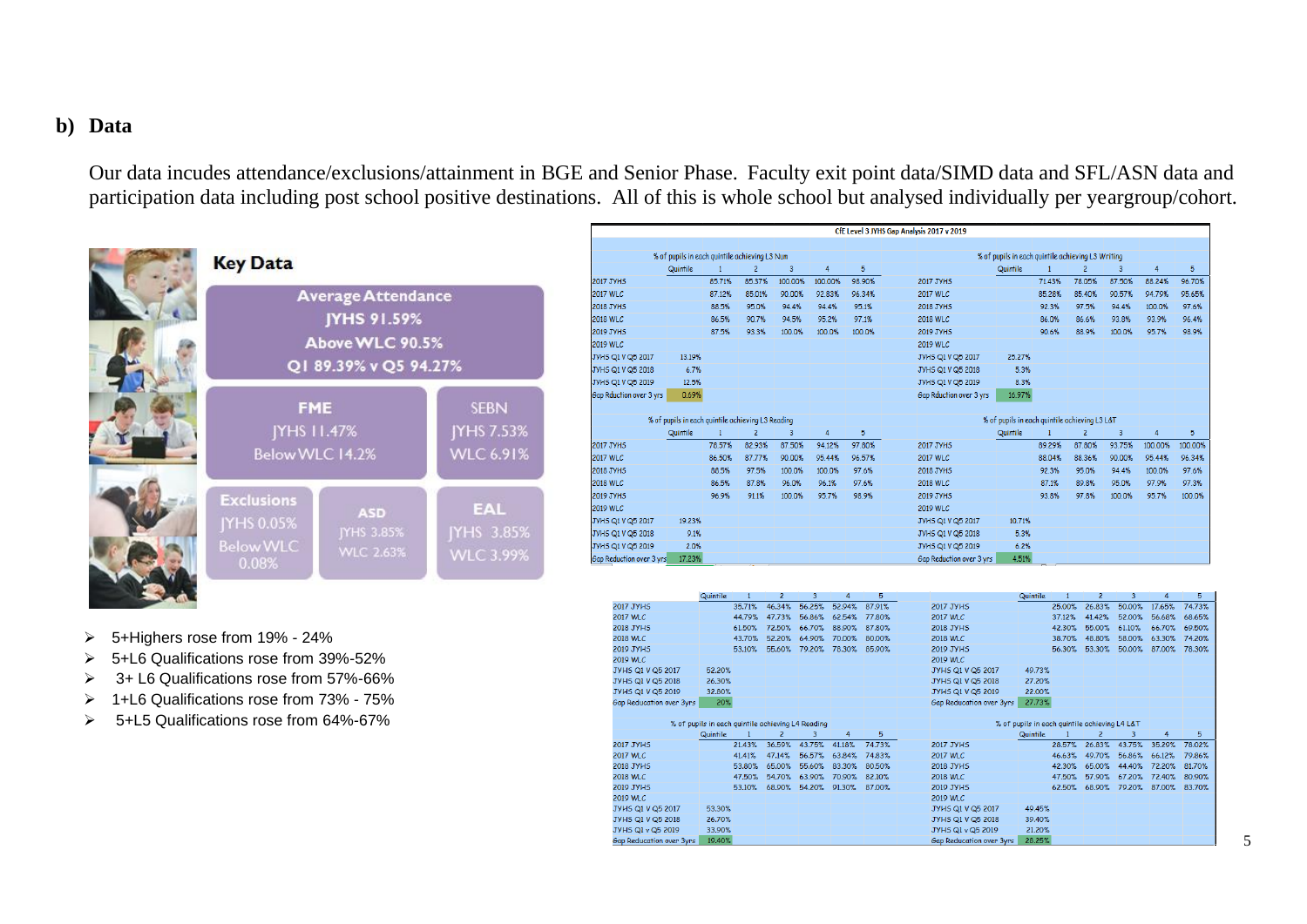# **c) What are our universal priorities and what is our 'gap'? Who are our target groups and their barriers to learning?**

After thorough analysis of data we have identified gaps and patterns of attainment and participation which reflect the pattern of SIMD within our school. Pupils living in lower SIMD are performing less well than pupils living in higher SIMD areas. Pupils in lowers SIMD are excluded more, attend less and are late more often than pupils from High SIMD.

Targeted groups will include some young people who are in receipt of free school meals, who live in an SIMD decile 1-3 area, are care experienced or are identified as having an additional support need. Although these will be the main target groups, they will continue to be extended to include pupils who are facing other potential barriers to learning including young carers, those with English as an additional language and any other factors which may impact on their learning potential.

This year we started to implement interventions using our PEF funding which are beginning to show an impact in the wellbeing of some of our identified young people, increasing confidence for small groups in literacy and numeracy, an increased understanding of numerical concepts and increased participation for young people in SIMD in extra-school club & activities.

# **d) Summary/overview of proposal & non-negotiable outcomes**

The PEF interventions which have been put in place, and which will continue in session 2019-20, have led to our "gaps" between Q1 and Q5 in literacy and numeracy narrowing over time (3yr). This has led to us revising our 2020 targets based on 2019 CfE figures – see data tables above. These new targets are detailed in the proposal that follows. Our PEF champions will continue to implement these and our new interventions and the impact will be tracked and measured through improvement methodology techniques.

The proposal detailed below aims to continue the progress we have made in narrowing the attainment gap in literacy and numeracy. We plan to target pupils through support groups aimed at pupils experiencing difficulty in their literacy, numeracy and emotional development whilst at the same time building a culture of literacy, numeracy and health and wellbeing across all areas of the school. In addition we will continue to work with our cluster primary schools to develop literacy and numeracy practices will can be implemented cluster wide.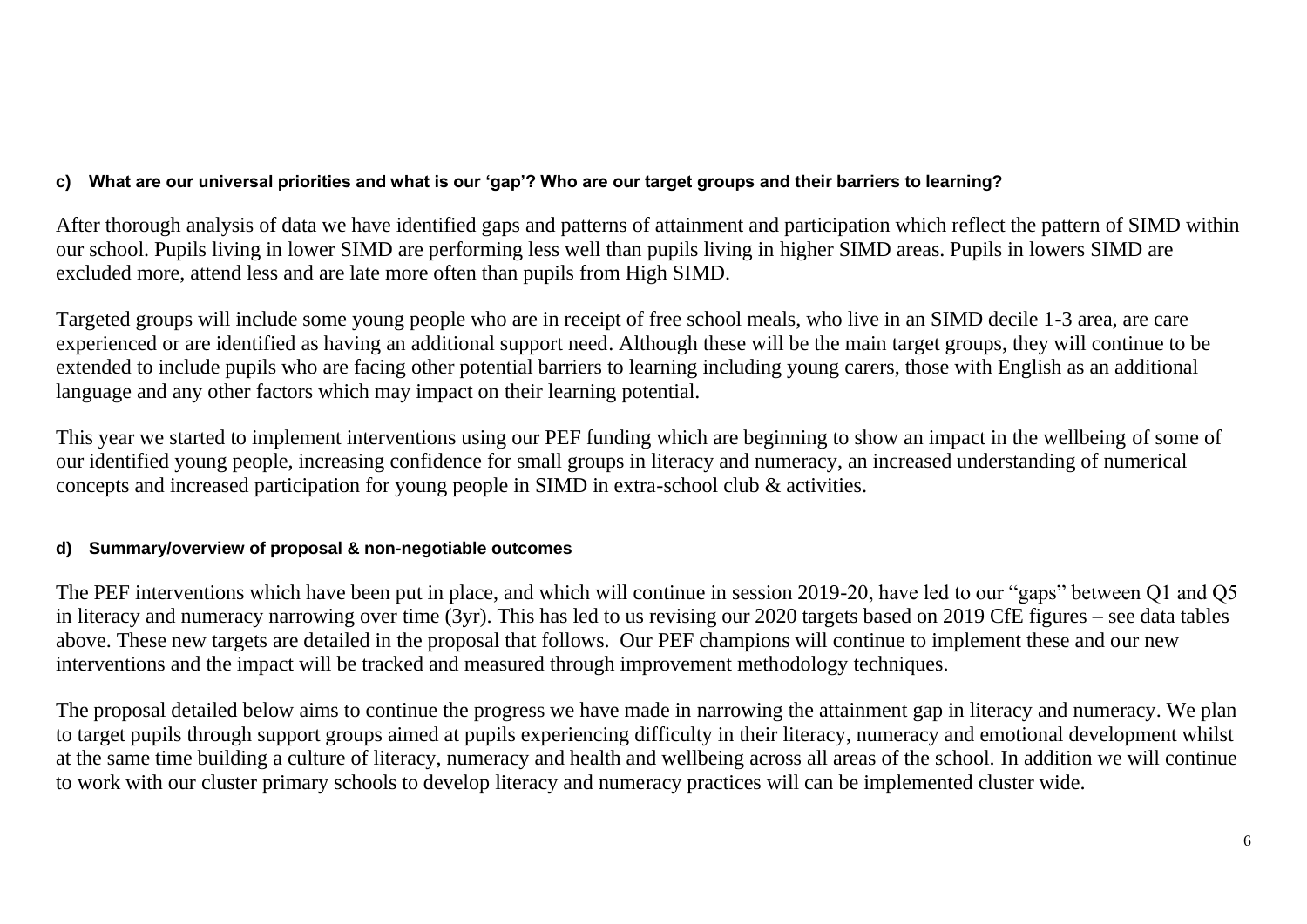Levels of literacy and numeracy in Q1 and 2 will increase in line with West Lothian and Scottish Government stretch aims. We aim to build on the increase seen in participation for young people in SIMD 1 & 2 to ensure a larger representation of lower SIMD pupils in all areas of excellence and across the school community. Increase in Q1 L6 Performance